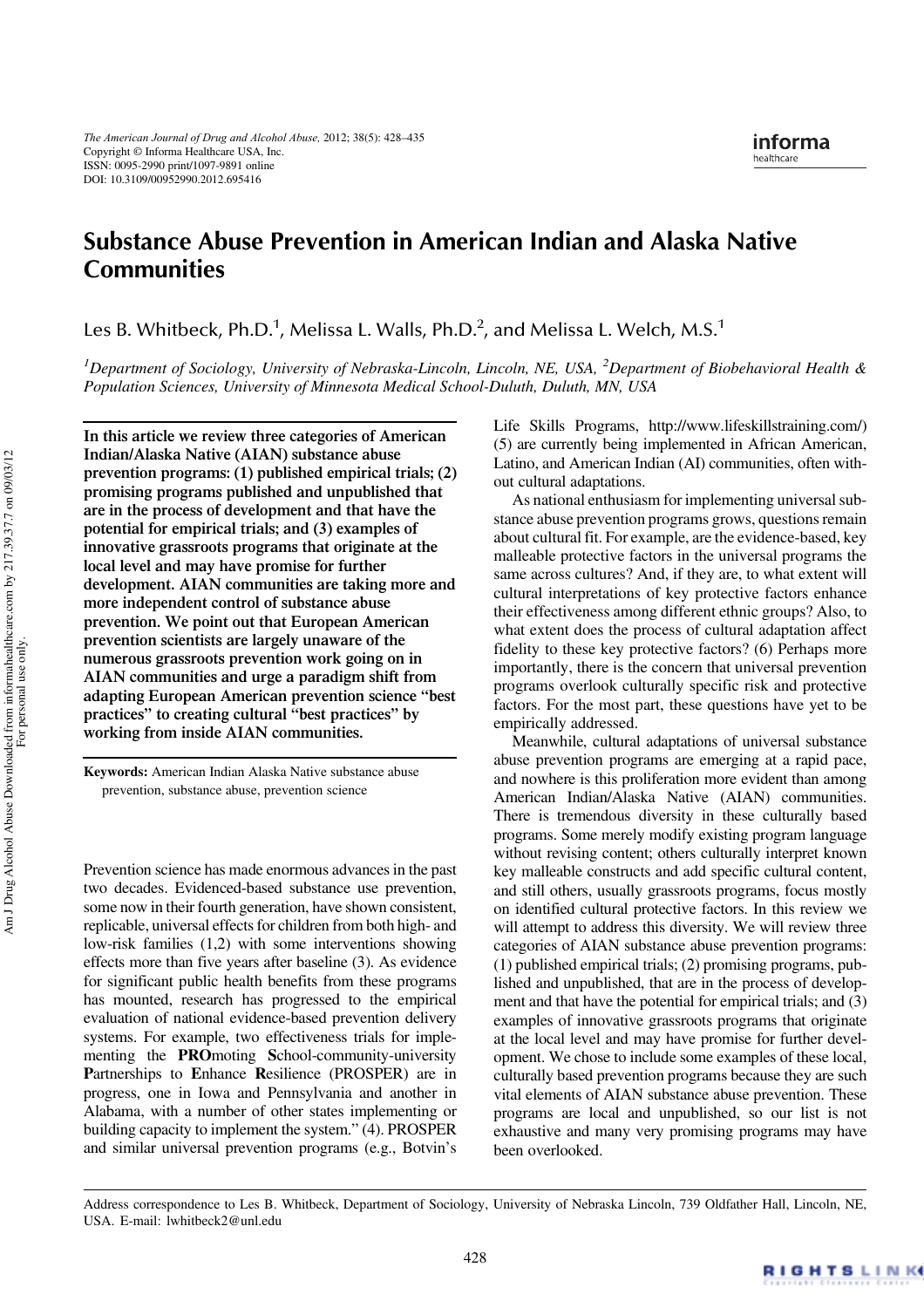## SUBSTANCE ABUSE IN AMERICAN INDIAN/ALASKA NATIVE COMMUNITIES

According to the National Survey on Drug Use and Health (NSDUH), the rates of alcohol, illicit drug use, marijuana, cocaine, and hallucinogen past year use disorders were higher among AIAN adolescents and adults than other racial groups (7). However, these findings should be placed in context. Even though AIAN adults were more likely than other groups to meet 12-month criteria for alcohol use disorder, they were less likely to have used alcohol in the past year. Similarly, about the same percentages of AIAN adolescents (ages 12–17 years) and those in other racial groups used alcohol in the past year, but AIAN adolescents were more likely to meet criteria for 12-month alcohol use disorder (7). In general, AIAN adolescents tend to have earlier onset of substance use than other ethnic groups (8–10) and to move more quickly into regular use (11–14), resulting in earlier onset of substance use disorders (15).

There is immense diversity in substance use among AIAN cultures and communities. There are 564 federally recognized tribes and about 100 other tribes recognized by individual states (16). These tribes speak over 200 distinct languages and vary widely in economies, traditional ways, and spiritual beliefs. Epidemiologic evidence indicates substantial differences in drug and alcohol use across and within AIAN cultures (17–19). Generalizing across this array of cultures risks missing significant variations in risk and protective factors. It also is disrespectful of cultures that were nearly eradicated and are working hard to preserve unique cultural traditions and knowledge.

## CHALLENGES OF CULTURALLY SPECIFIC SUBSTANCE ABUSE PREVENTIONS

#### **Diversity**

The number and distinctiveness of AIAN cultures pose unique problems for cultural adaptation of prevention programs. Not only are the cultures numerous and diverse, they are widely dispersed geographically, often on small rural reservations. There also is great variation in social contexts within tribal nations. Only about one-third of AIAN people reside on reservation lands (20). Some urban AIAN cultural centers serve hundreds of different cultures, which make culturally specific urban prevention programs impractical. Yet "Pan-Indian" prevention approaches are often viewed with suspicion in that they blur cultural distinctions among people who have been striving for generations to keep their cultures vital. Cultural adaptations that proceed nation by nation may be more respectful and manageable (21), but supporting and empirically evaluating such a multiplicity of culturally specific programs may be unachievable.

### Methodological Challenges

There are several fundamental methodological challenges to developing culturally specific prevention nation by nation. First, though the larger tribes are populous, many AIAN cultures are scattered geographically into small communities and reservations. Even among the larger cultures, garnering a sample with adequate statistical power may mean forming multi-reservation or multicommunity coalitions. It can take months and considerable costs in travel for presentations to tribal councils to gain the necessary tribal resolutions to form these alliances. Even when coalitions are established, they may be politically fragile. Often the result is very small samples of individuals or communities.

In randomized controlled prevention trials, the unit of analysis usually is groups, such as communities, schools, or reservations, which are assigned to conditions (control group vs. intervention group) (22). Given the small population sizes characteristic of many reservations and reserves, particularly for interventions that target specific age groups, multiple reservations ("clusters") may need to be included in randomized controlled trials, as opposed to intervention and control groups made up of individuals or families within reservations. Individuals nested within a reservation tend to be more similar than those between reservations, resulting in greater variance between clusters than within them (23,24). This can result in difficulties detecting treatment effects of the intervention (24,25). Also, statistical power is influenced more by the total number of clusters (reservations) than by total participants (24). It is recommended that interventions contain at least 12 communities, in that interventions with 6 control communities and 6 intervention communities have been used to show treatment effects (26). However, larger numbers of communities could be necessary, especially if researchers are interested in relatively small intervention effects (24). Studies with fewer than four clusters per group should be avoided (24,27). The complications involved in bringing together multiple highly similar reservations or communities make fielding large, randomly controlled trials very challenging. Some of these problems have been addressed by innovative methodologies such as randomized and dynamic wait-list designs that allow for stepping communities into prevention while the waiting communities serve as controls. Dynamic wait-list designs have shown higher statistical power than traditional waitlist designs (28).

Requiring groups to wait for the prevention either as randomized controls or as wait-list controls is sometimes unacceptable to reservation communities in that they feel intense ownership of the cultural preventions they have developed and have strong values of equality and sharing. Although quasi-experimental designs can respond to this, grant review committees often view these unfavorably in that these designs are not as powerful as randomized controlled studies. Randomization within communities also raises cultural issues pertaining to unequal treatment, but more importantly, researchers have found that close-knit, kin-centered reservations share information and prevention materials, so that there is considerable control group contamination.

New, small sample analytic procedures are emerging that respond to some of these issues. These small sample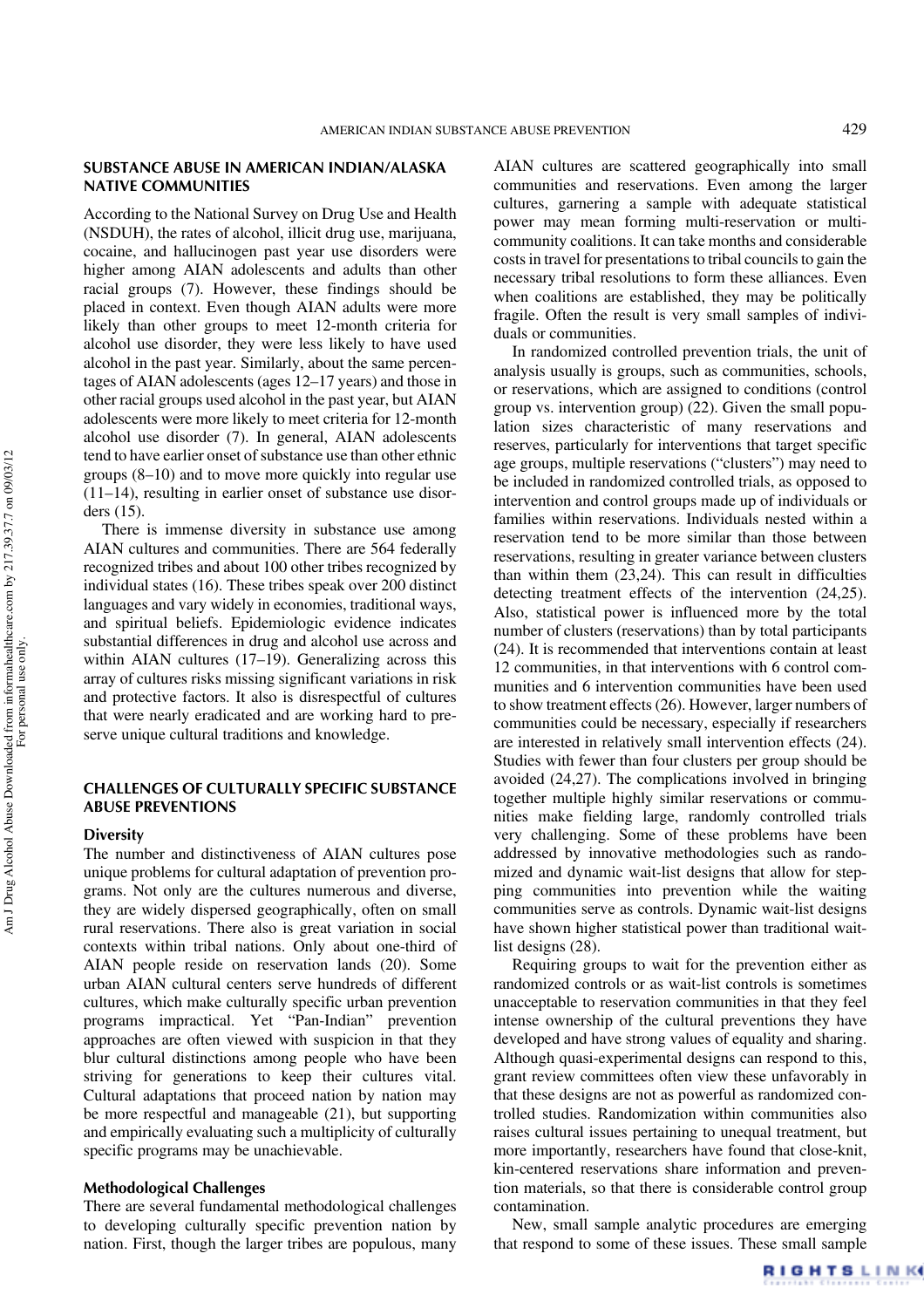approaches employ within-subject designs with multiple observations per subject, or use bootstrapping techniques for more accurate statistical tests with small samples (29,30) (see also presentations at the Advancing Science with Culturally Distinct Communities: Improving Small Sample Methods for Establishing an Evidence Base in Health Disparities Research, Fairbanks, AL, August, 2011) (31).

## Cultural Values and Scientific Methods

The challenges of culturally specific AIAN preventions run deeper than methodological issues. Cultural values often conflict with European American (EA) scientific values and methods. AIAN scholars and practitioners are beginning to push back by raising questions about underlying EA epistemological assumptions pertaining to what constitutes "evidence" for evidence-based interventions (32–35). EA evidence-based "best practices" may be culturally insensitive and intrusive. Some "cultural adaptations" of evidence-based programs still teach EA ways of parenting, EA social skills, and problem solving techniques. They may ignore significant cultural differences in family configurations and functioning, and miss differences in norms for interpersonal communication and approaches to problems.

New initiatives are emerging that redefine "best practices." The Oregon Tribal Best Practices initiative is an excellent model for tribal identification of best practices, their implementation, and evaluation (36) but this innovative approach is far from the norm. As dialogue regarding culturally appropriate prevention increases, innovative ways to evaluate prevention outcomes are emerging, including practice-based evidence and community-defined evidence (32,37–39).

There are other serious disconnects between EA science and AIAN knowledge and values. Complicated statistical analyses often demonstrate outcomes that AIAN people have known for generations. Yet this translation of cultural knowledge into EA scientific language is necessary to make the outcomes acceptable for Western science. Moreover, EA science values findings that generalize across groups and may view small sample, culturally specific research as local and of limited public health significance. Conversely, AIAN people want to emphasize the unique protective aspects of their traditional ways and resist generalizations across cultures that ignore or dilute cultural diversity. It is no wonder that some AIAN communities are opting for their own prevention programs and rejecting EA scientific approval and oversight. These "grassroots" prevention programs are based on cultural knowledge, guided by cultural values, and evaluated informally. They remain "under the radar" of EA prevention science in that they are rarely if ever published and are informally passed between reservations and across AIAN cultures.

#### AIAN PREVENTION TRIALS

Given the challenges to be overcome, it is not surprising that there have been so few large randomized controlled AIAN substance abuse prevention trials. The largest and best known is the school-based adaptation of Botvin's Life Skills Training program by Schinke and colleagues (40) for third through fifth grade AI children. The study randomized 1396 AI students from 27 elementary schools in five states into two intervention arms and one control arm, with three annual follow-ups. The Life Skills intervention schools had 24% lower rates of alcohol use and 53% lower rates of marijuana use than control schools (41).

Schinke's Personal Intervention Curriculum subsequently was adapted for use in with fifth and sixth grade Alaska Native students in 14 elementary schools in frontier Alaskan communities (42,43). The school-based Think Smart program focused on the use of inhalants (Harmful Legal Products) and consisted of 12 one-hour sessions and three booster sessions. The design was a two-group, randomized, matched control trial. Based on 30-day dichotomous use measures, the intervention had strong direct effects for reducing inhalant use, but was not effective in reducing alcohol, marijuana, or tobacco use. The investigators found no mediating or moderating effects of the intervention on students, and suggested an alternative community-level interpretation of the reduction in inhalant use. That is, the small communities were made more aware of harmful legal products and reduced the students' access to such products.

Early quasi-experimental studies have provided evidence for the importance of cultural content. Working in an urban AI center, Moran (44) used community meetings to identify core values acceptable across the represented AI cultures. The value-based Seventh Generation Program was tested with 257 intervention fourth through seventh graders and 127 controls. At the one-year follow-up, intervention children had less positive attitudes toward alcohol use, manifested fewer depressive symptoms, and reported higher self-esteem and perceived social support than the control group children. The intervention children (5.6%) were less likely than the controls (19.7%) to report drinking alcohol in the past 30 days.

Other early quasi-experimental studies have suffered from multiple design flaws that resulted in confusing or unconvincing outcomes. For example, Petrovsky and associates reported conflicting evidence for cultural involvement (45). They reported positive associations for 30 day marijuana use and cigarette smoking with attendance at cultural events such as powwows. Past-month alcohol use increased in both the intervention and control groups; however, the increase was slower in the intervention group. This study provides an early example of working with AI communities to develop cultural content for prevention programs.

Recent quasi-experimental designs have become much more sophisticated. The Alaska People Awakening Team's cultural prevention targeting suicide and cooccurring alcohol abuse is an excellent example of what can be done with quasi-experimental studies with small samples (29). Using hierarchical linear modeling with four time points on a small sample of adolescents and adults, the team was able to show that perceptions of community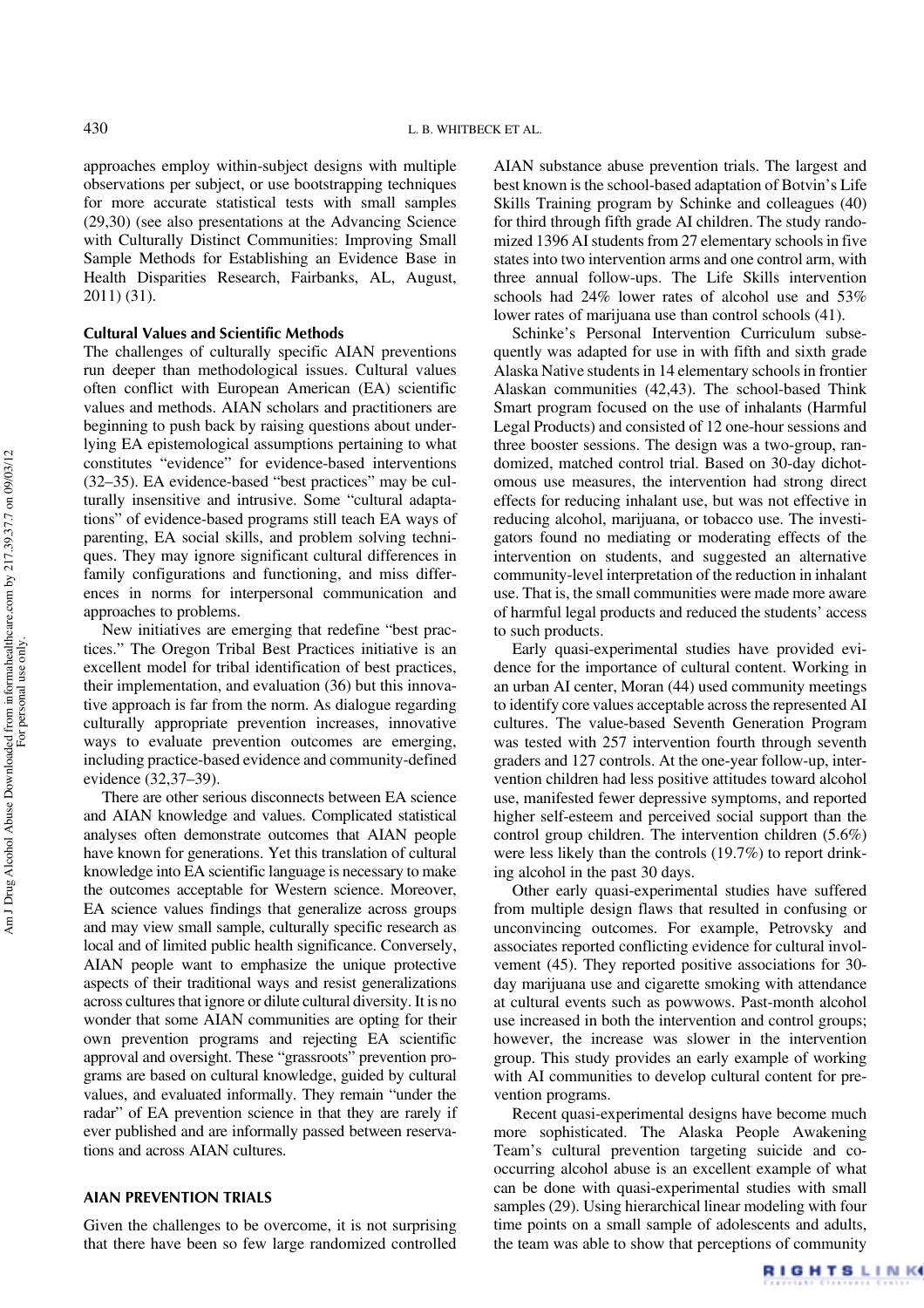protective factors (e.g., safety, enforcement of community alcohol policies, positive role models, social support, and opportunities) increased over time for both age groups. This research groups' small samples approach could become a model for culturally specific AIAN prevention program trials.

## IN-PROGRESS, UNPUBLISHED, AND PROMISING PREVENTION INITIATIVES

AIAN prevention is still at the stage where publications focus on the process, theory, or description of interventions rather than documenting outcomes. For example, in a recent special issue of the Journal of Psychoactive Drugs entitled "Growing Roots: Native American Evidence Based Practices," (2011) only one article reported an actual trial (46), seven articles described the process of developing an intervention or the roots or history of an intervention, and six were primarily theoretical. All of these articles represent important contributions yet they foretell promise more than evidence of efficacy.

Bigfoot and Funderburk (47) describe an innovative, culturally based, parent–child interaction therapy, its history, and adaptation process. The approach is ripe for evaluation trial as is Gone and Calf Looking's (48) "culture as substance abuse treatment" approach. These are theoretically sophisticated approaches that would benefit from empirical trials. Walker and Bigelow's (49) description of the process of developing a community-based methamphetamine intervention demonstrates the complexities of working with multiple tribal communities. An incredible amount of community organization work was done, but did not establish the tribal coalitions necessary to carry out joint needs assessments for comprehensive substance abuse interventions. The authors conclude that large-scale, nationwide best practice initiatives for AIAN people on the order of PROSPER may not be practicable.

The Robert Wood Johnson Foundation's Healthy Nations Initiative I, launched in 1993, funded 14 AIAN communities to draw upon cultural strengths to develop innovative strategies for reducing substance abuse among their people. Although to date this initiative has generated no published prevention trials we could locate, a 2003 evaluation article argues that the effort has resulted in significant policy changes and program development at the local level (50). Similarly, the Substance Abuse Mental Health Services Administration's (SAMHSA) Circles of Care grants provide AIAN communities with three-year planning grants to evaluate their children's current mental health services and to "design a holistic, community-based, coordinated system of care to support mental health and wellness for children, youth and families" (p. 4) (51). As of 2010, 23 programs had been funded through the Circles of Care process and nearly onehalf of these had received subsequent SAMSHA funding (52). Initiatives such as these are creating capacity and empowering local communities to adapt and/or design their own prevention programs.

There are numerous community-based prevention programs currently in progress that have yet to complete trials or otherwise have been unpublished in academic journals. For example, Journey's of the Circle is a promising culturally based life skills intervention based on the tradition of the canoe journey among Pacific Northwest Coastal cultures (53,54). The program focuses on life skills that contribute to bicultural competencies and is an excellent example of community-based participatory research (CBPR) that is well done. Although a trial based on 117 Seattle Public School students is in progress, we could locate no published trial results to date.

There have been several promising AI adaptations of Spoth's Strengthening Families Program (55,56) (for a history of Strengthening Families see Kumpfer, Alvarado, Smith, & Bellamy, 2002) (57). The earliest adaptation was the eight session Bii-Zin-Da-De-Dah (Listening to One Another) Program that focused on fifth to eighth grade Ojibwe children and families. At one-year posttest, the children, aged 10–12 years at the time of the intervention, were less likely to have experimented with alcohol than those in the control group (58). Based on these findings, the popularity of the family-centered program, and family graduation rates that were higher than those for EA families in the original Strengthening Families Program, the intervention was revised to focus on early adolescents (3rd and 4th graders) and to include more cultural content, and then piloted. The result was a 14 session family intervention. A nine Ojibwe reservation randomized controlled trial was not funded in that, although the investigators could demonstrate adequate statistical power by randomizing communities within reservations, they could not demonstrate that the communities were sufficiently similar to avoid potential confounds. Although there has been no randomized controlled trial of this family-centered intervention, it has been popular at the grassroots level. It has been adapted to Navajo (59), Lakota (Takoja Niwiciyape, Giving Life to the Grandchildren), Canadian Ojibwe, and Swampy Cree First Nations (60). The program has been sustained at the reservation level via state and tribal funding and has been adapted for use in some school systems.

A promising, innovative, Alaskan prevention program developed by Wexler uses traditional story telling methods as way to enhance resilience by focusing children on the positive aspect of their lives and community (61,62). Children are taught to develop and present short digital life stories that increase their sense of accomplishment and efficacy, remind them of the positive aspects of their lives, community and culture, and leaves behind a booster "artifact" that will be viewed over and over again by the children, peers, and family. The investigator is in the process of designing an empirical trial of the digital story-telling method.

There has been at least one funded equine-assisted substance abuse prevention pilot among the traditional horse cultures of the Great Plains. The Shonga Ska (Sacred Horse) Program piloted with the Omaha Nation involved separate interventions for boys and girls aged 9–13 years.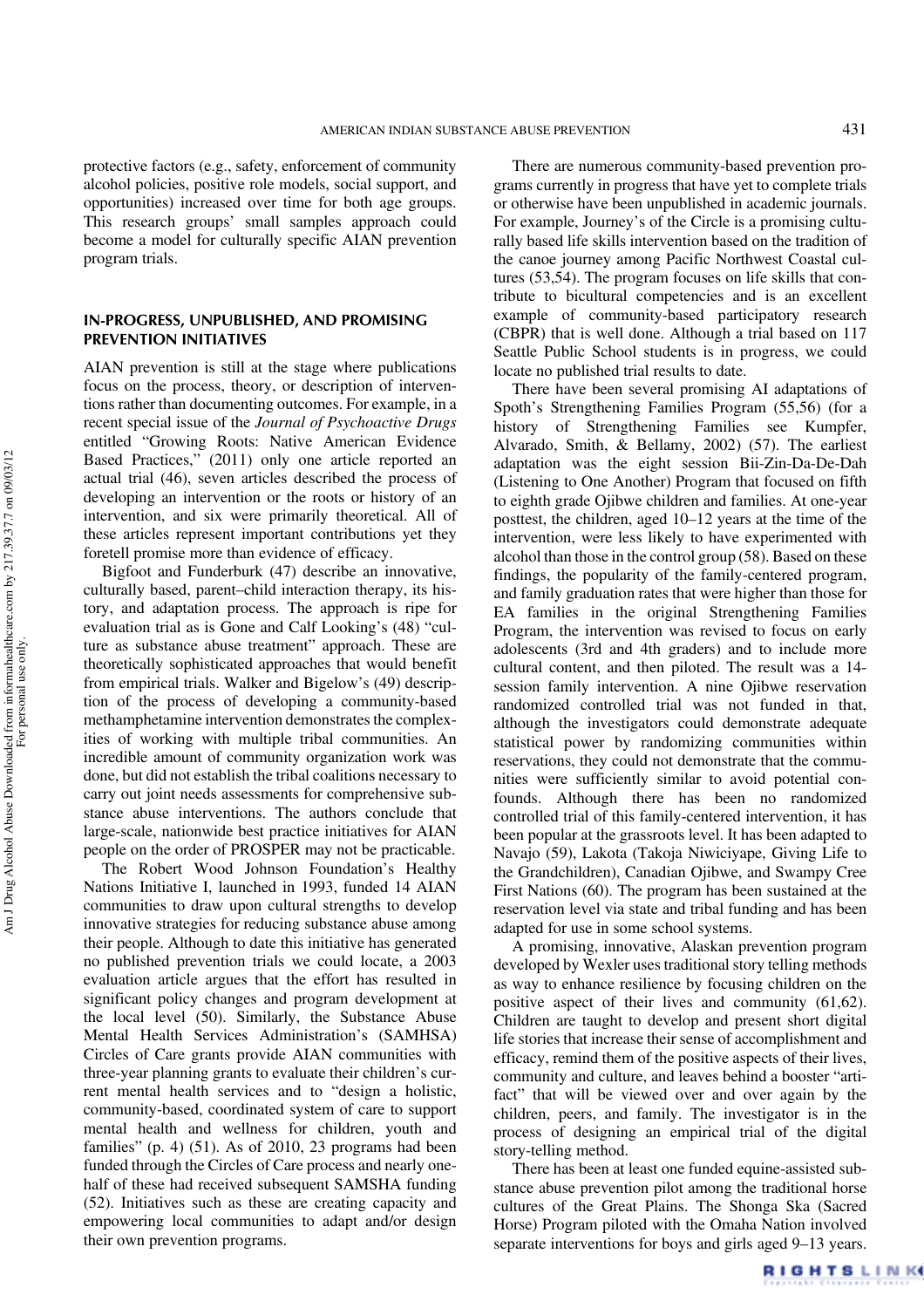The program was successfully piloted and a manual developed (63) but extremely small samples prevented publication. Although lack of infrastructure initially impeded sustaining the program, program elements have been adapted for use by the Omaha Nation Public School System (64). Equine-assisted prevention programs have proliferated at the grassroots level among Great Plains horse cultures, but we were able to locate no empirical trials to date.

## GRASSROOTS PROGRAMS

AIAN communities have not been sitting passively by, waiting for outsiders to present and adapt prevention programs. Encouraged by initiatives such as the Robert Woods Johnson Foundation Healthy Nations and SAMSHA's Circles of Care, they have been actively developing culturally based programs at the local level. Many of these programs are based on underlying theory such as the Medicine Wheel that stresses mental, physical, emotional, and spiritual balance for physical and mental well-being. Typically these grassroots programs incorporate traditional language, spirituality, and practices. Some are school-based, either in tribal schools or at onreservation public schools. For example, one elder petitioned the local school board to have traditional spirituality accorded the same school activities status as other church groups, and initiated weekly smudging, pipe ceremonies, and talking circles for the children. Teachers became enthusiastic supporters because they noted significant classroom behavioral changes after the weekly ceremonies.

Local equine-assisted programs are emerging all over the Great Plains. These programs draw on the spirituality and pride of the great horse cultures that dominated the plains from the mid-1700s forward. They vary from the adaptation of equine-assisted therapy techniques (65–67), to teaching horsemanship, to single "rides" that emphasize cultural pride, dignity, and sobriety. The Piya Mani Otipi Equine-Assisted Therapy Program for Adolescents with Substance Use Disorders: A Lakota Model, led by Ed Parsells, is one such program that is in place on the Rosebud Reservation.

The Chief Big Foot Ride (now the Future Generations Ride) from Standing Rock Reservation to Wounded Knee has been ongoing annually since 1985. This ride has generated numerous similar rides across the Great Plains that raise funds and increase cultural awareness and pride. White Plume has been very active with equine-assisted programming among the Mandan, Hidatsa, and Arikara people. For a video slide show pertaining to her work with the Healing Horse Program, see http://www.youtube.com/ watch?v=7OTC zfxwLs. These equine-assisted interventions, based on Great Plains horse cultures, are immensely popular and attractive to young people. Even though there are now program manuals and many examples of programming, there has yet to be an empirical trial. The primary challenges to these programs involve capacity. There needs to be an infrastructure to maintain the animals and

highly trained facilitators to safely carry out the intervention. Also, because groups of about 10 children are the maximum for safety reasons, trials must be small sample designs.

Summer cultural immersion camps abound. Most reservations have summer camps that teach traditional activities and language. Some reservations have set aside land and developed infrastructure with cabins and work areas for such programs. These programs take the form of school outreach experiences, day-camps, residential camps for children, and family camps that offer with a wide array of cultural experiences and activities that are constantly being developed and refined.

In summary, there is an enormous amount of creative work at the local level that goes unnoticed by EA researchers. This work is unfettered by the need for trials and EA methodologies, and some practitioners have told us that they prefer this. These programs are guided by theory and predicated on the assumption that traditional cultural values, as expressed in cultural activities, are strong protective factors. The prevention science community needs to be made aware of these innovative programs. There is much that could be learned from them. Also, there is a need for theoretical publications that acknowledge grassroots programs are not atheoretical, but very much grounded in traditional world views and guided by strong assumptions pertaining to risk and protective factors. Future work, ideally by cultural insiders, should chronicle this grassroots work, delineate the cultural theories on which they are based, and demarcate the kinds of evidence that support them.

#### DISCUSSION AND CONCLUSIONS

There has been rapid progress in substance abuse prevention among AIAN communities in the past few years, but some of the most innovative and creative cultural work is largely out of sight of the EA prevention research community. Cultural disconnects and the challenges to empirical testing of prevention programs, coupled with funding initiatives that have promoted community-based program development, have contributed to a proliferation of local programs that are unacknowledged and untested by EA science. The involvement of EA prevention science is further obstructed by standards for randomized controlled trials that were developed for large, school-based, universal preventions. Even multiple reservation studies have difficulty achieving both randomization and intraclass correlation requirements that have become the gold standard. Also, the extreme diversity in cultures raises the continual dilemma of cultural specificity versus multicultural approaches. Culturally specific programs are small and often local. Multicultural approaches may be larger and have greater statistical power but may dilute key protective factors by glossing over cultural differences in favor of "core AIAN values."

For all the CBPR work that has been done, many EA researchers continue to work from a Western colonial paradigm that ignores, diminishes, and reinterprets native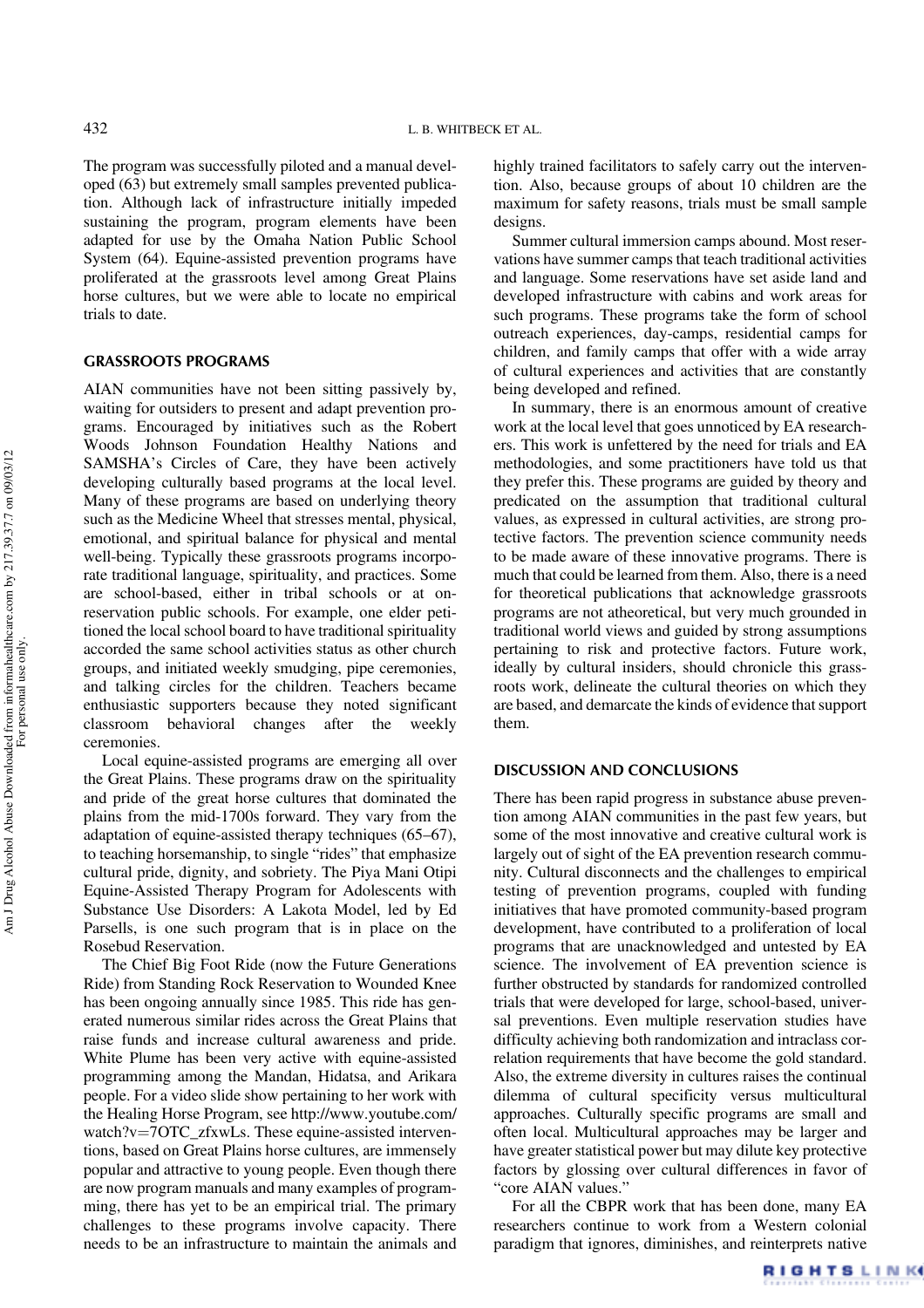ways of knowing. It is becoming clear in the grassroots prevention efforts that AIAN programs are theoretically driven but the theories do not reflect Western values. They are spiritually based and emphasize balance. Similarly, these programs are evidence-based, although the criteria for what constitutes evidence may be very different from EA criteria. The recent surge in empirical studies documenting the protective aspects of traditional cultural ways and spirituality are essentially translations from cultural ways of knowing into statistical evidence.

Despite progress, the development of culturally appropriate, evidence-based substance abuse prevention programs among AIAN people is still at an early stage. There remain "two worlds" of prevention work: scientific trials and local practice. Scientific prevention trials encounter numerous barriers as they attempt to bridge cultural disconnects. These barriers are not just "nuisances." They reflect very real differences in world views. Though well-intentioned, EA researchers even yet do not fully understand the potential for eroding the very cultures they are attempting to protect. Some prevention research adapts and implements programs that teach EA parenting processes based on assumptions about nuclear and two-parent families rather than extended family configurations. They teach life skills based on individualistic values and EA interaction styles rather than indigenous community-oriented values. At its worst, this is analogous to the "educational" programs of the boarding school era.

Meanwhile, AIAN communities are going forward independently. Two processes are at work. First, AIAN communities remain angry and skeptical after decades of exploitation by EA researchers. Second, as communities become more empowered to create their own interventions, they are becoming less apt to rely on outsiders. That is, why must they have approval and validation from EA scientists? At the same time, EA research is almost completely unaware of the depth and extent of grassroots prevention programs across the diversity of communities. It may be time to revise the current adaptation paradigm. Rather than adapting EA best practices to AIAN cultures, perhaps we should be working to understand what is being done at the grassroots level, and adapt EA science to identify and operationalize key cultural protective factors to systematically evaluate outcomes. For a start, it would help to know what is out there, what programs are popular and viewed as affective, and why. This would serve two purposes. First, it would act to increase communication and sharing across AIAN communities and reduce the tendency to continually reinvent content. Second, it may well lead to empirical trials that would result in a set of individual cultural "best practices."

Even though much good work has been done, there is a need to deepen the partnerships we have learned to establish through CBPR to incorporate and blend both cultural and EA evidence to support prevention outcomes. EA prevention science provides a wealth of sophisticated evaluation methodology and there is no reason this cannot be respectful and useful to AIAN prevention science. The next step for culturally based prevention science may be to blend EA science and theories with cultural ways of knowing and cultural theories. This approach would acknowledge and respect different worldviews with different theories, and take into account both AIAN and EA ways of providing evidence to provide truly "evidencebased best practices."

#### ACKNOWLEDGMENTS

This research was funded by the National Institute on Drug Abuse (DA13580) and the National Institute of Mental Health (MH67281), Les B. Whitbeck, Principal Investigator.

#### Declaration of Interest

the authors report no conflicts of interest. The authors alone are responsible for the content and writing of this article.

#### REFERENCES

- 1. Guyll M, Spoth RL, Chao W, Wickrama KAS, Russell D. Family-focused preventative interventions: Evaluating parental risk moderation of substance use trajectories. J Fam Psychol 2004; 18:293–301.
- 2. Trudeau L, Spoth R, Lillehoj C, Redmond C, Wickrama KAS. Effects of a preventative intervention on adolescent substance use initiation, expectancies, and refusal intentions. Prev Sci 2003; 4(2):109–122.
- 3. Spoth RL, Randall GK, Trudeau L, Shin C, Redmond C. Substance use outcomes 5 ½ years past baseline for partnership-based, family-school preventative interventions. Drug Alcohol Depend 2008; 96:57–68.
- 4. Spoth RL, Redmond C, Shin C, Greenberg M, Clair S, Feinberg M. Substance use outcomes at 18 months past baseline: The PROSPER community-university partnership trial. Am J Prev Med 2007; 32:395–402.
- 5. Botvin GJ, Griffin KW, Diaz T, Ifil-Williams M. Drug abuse prevention among minority adolescents: Posttest and one-year follow-up of a school-based preventive intervention. Prev Sci 2001; 2:1–13.
- 6. Castro FG, Barrera M, Martinez CR. The cultural adaptation of prevention interventions: Resolving tensions between fidelity and fit. Prev Sci 2004; 5:41–45.
- 7. National Survey on Drug Use and Health. Substance use and substance use disorders among American Indians and Alaska Natives. Available at http://store.samhsa.gov/product/ Substance-Use-and-Substance-Use-Disorders-among-American-Indians-and-Alaska-Natives/NSDUH07-0119. Last accessed on January 19, 2007.
- 8. May PA. Substance abuse and American Indians: Prevalence and susceptibility. Substance Use and Misuse 1982; 17:1185–1209.
- 9. May PA Alcohol and drug misuse prevention programs for American Indians: Needs and opportunities. J Stud Alcohol 1986; 47:187–195.
- 10. Miller KA, Beauvais F, Burnside M, Jumper-Thurman P. A comparison of American Indian and non-Indian fourth to sixth graders' rates of drug use. J Ethn Subst Abuse 2008; 7:258–267.
- 11. Bachman JG, Wallace JM, O'Malley PM, Johnston LD, Kurth CL, Neighbors HW. Racial/Ethnic differences in smoking,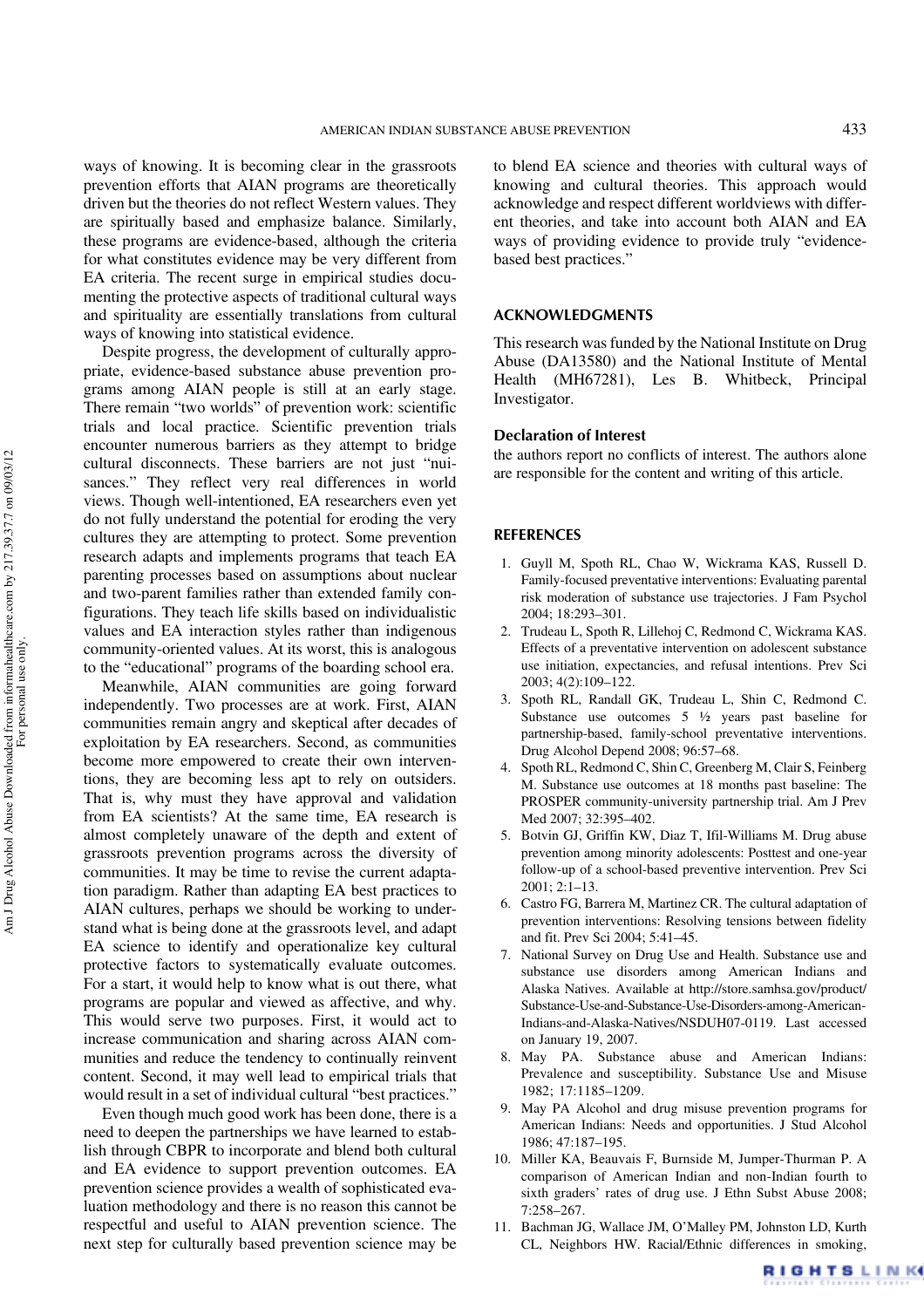drinking, and illicit drug use among American high school seniors, 1976–89. Am J Public Health 1991; 81:372–377.

- 12. American BF. Indians and alcohol. Alcohol Health Res World 1998; 22:253–259.
- 13. Blum RW, Harmon B, Harris L, Bergeisen L, Resnick MD. American Indian-Alaska native youth health. J Am Med Assoc 1992; 267:1637–1644.
- 14. Herring RD. Substance use among native American Indian youth: A selected review of causality. J Couns Dev 1994; 72:578–584.
- 15. Whitbeck L, Yu M, Johnson K, Hoyt D, Walls M. Diagnostic prevalence rates from early to mid-adolescence among Indigenous adolescents: First results from a longitudinal study. J Am Acad Child Adolesc Psychiatry 2008; 47:890–900.
- 16. Bureau of Indian Affairs. Indian entities recognized and eligible to receive services from the United States Bureau of Indian Affairs. 2010. Available at http://www.bia.gov/idc/groups/ xraca/documents/text/idc011463.pdf. Last accessed on February 15, 2012.
- 17. Beals J, Novins DK, Whitesell NR, Spicer P, Mitchell CM, Manson SM. Prevalence of mental disorders and utilization of mental health services in two American Indian reservation populations: Mental health disparities in a national context. Am J Psychiatry 2005; 162:1723–1732.
- 18. May PA. The epidemiology of alcohol abuse among American Indians: The mythical and real properties. Am Indian Cult Res J 1994; 18:121–143.
- 19. Whitbeck L, Hoyt D, Johnson K, Chen X. Mental disorders among parents/caretakers of American Indian early adolescents. Soc Psychiatry Psychiatr Epidemiol 2006; 41:632–640.
- 20. Ogunwole SU. We the people: American Indians and Alaska Natives in the United States. Census 2000 Special Reports 2006. Available at http://www.census.gov/prod/ 2006pubs/ censr-28.pdf. Last accessed on February 15, 2012.
- 21. Beals J, Manson SM, Mitchell CM, Spicer P, AI-SUPERPFP Team. Cultural specificity and comparison in psychiatric epidemiology: Walking the tightrope in American Indian research. Cult Med Psychiatry 2003; 27:259–289.
- 22. Murray DM. Design and Analysis of Group-Randomized Trials. New York, NY: Oxford University Press, 1998.
- 23. Kish L. Survey Sampling. New York, NY: Wiley, 1965.
- 24. Ukoumunne OC, Gulliford MC, Chinn S, Sterne JAC, Burney PGJ. Methods for evaluating area-wide and organization-based interventions in health and health care: A systematic review. Health Technol Assess 1999; 3(5):iii-92.
- 25. Murray DM, Clark MH, Wagenaar AC. Intraclass correlations from a community-based alcohol prevention study: The effect of repeat observations on the same communities. J Stud Alcohol 2000; 61:881–890.
- 26. Mayaud P, Nicoll A, Ka-Gina G, Mosha F, Todd J, Balira R, Mgara J, West B, Rusizoka M, Mwijarubi E, Gabone R, Gavyole A, Grosskurth H, Hayes R, Mabey D, Mugeye B. Impact of improved treatment of sexually transmitted diseases on HIV infection in rural Tanzania: Randomized controlled trial. Lancet 1995; 346(8974):530–536.
- 27. Salonen JT, Kottke TE, Jacobs DR, Hannan PJ. Analysis of community-based cardiovascular disease prevention studiesevaluation issues in the North Karelia Project and the Minnesota Heart Health Program. Int J Epidemiol 1996; 15:176–186.
- 28. Brown CH, Wyman PA, Guo J, Pena J. Dynamic wait-listed designs for randomized trials: New designs for prevention of youth suicide. Clin Trials 2006; 3:259–271.
- 29. Allen J, Mohatt GV, Fok CT, Henry D. Suicide prevention as a community development process: Understanding circumpolar

youth suicide prevention through community level outcomes. Int J Circumpolar Health 2009; 68:274–291.

- 30. Hoyle RH. Statistical Strategies for Small Sample Research. Thousand Oaks, CA: Sage Publications, Inc, 1999.
- 31. Advancing Science with Culturally Distinct Communities: Improving Small Sample Methods for Establishing an Evidence Base in Health Disparities Research, Fairbanks, AL. Small Sample Methodology Conference, August 2011. Available at http://canhr.uaf.edu /ssmc/index.html. Last accessed on February 15, 2012.
- 32. Echo-Hawk H. Indigenous communities and evidence building. J Psychoactive Drugs 2011; 43:269–275.
- 33. Gone JP. Is psychological science a-cultural? Cultur Divers Ethnic Minor Psychol 2011; 17:234–242.
- 34. Gone JP. The red road to wellness: Cultural reclamation in a native first nation community treatment center. Am J Community Psychol 2011; 47:187–202.
- 35. Lucero E. From tradition to evidence: Decolonization of the evidence-based practice system. J Psychoactive Drugs 2011; 43:319–324.
- 36. Walker D, Bigelow D. A constructive Indian country response to the evidence-based program mandate. J Psychoactive Drugs 2011; 43:276–281.
- 37. Echo-Hawk H, Erickson J, Naquin V, Ganju V, McCuthan-Tupua K, Benaventa R, King J, Alonzo D. Compendium of Behavioral Health Best Practices for Indigenous American India/Alaska Native and Pacific Island Populations: A Description of Selected Best Practices and Cultural Analysis of Local Evidence Building. Portland, OR: First Nations Behavioral Health Association, 2011.
- 38. Ganju V. Consensus Statement on Evidence-Based Programs and Cultural Competence. Tampa, FL: Annie E. Casey Foundation, 2003.
- 39. Isaacs M, Huang L, Hernandez M, Echo-Hawk H. The Road to Evidence: The Intersection of Evidence-Based Practices and Cultural Competence in Children's Mental Health. Washington, DC: Nation Alliance of Multi-ethnic Mental Health Associations, 2005.
- 40. Botvin GJ, Griffin KW. Life skills training: Empirical findings and future directions. J Prim Prev 2004; 25:211–232.
- 41. Schinke SP, Tepavac L, Cole KC. Preventing substance use among Native American youth: Three-year results. Addict Behav 2000; 25:387–397.
- 42. Johnson K, Holder H, Ogilvie K, Collins D, Courser M, Miller B, Moore R, Saltz B, Ogilvie D, Saylor B. A community prevention intervention to reduce youth from inhaling and ingesting harmful legal products. J Drug Educ 2007; 37:227–247.
- 43. Johnson KW, Shamblen SR, Ogilvie KA, Collins D, Saylor B. Preventing youths' use of inhalants and other harmful legal products in frontier Alaskan communities: A randomized trial. Prev Sci 2009; 10:298–312.
- 44. Moran JR. Alcohol prevention among urban American Indian youth. J Hum Behav Soc Environ 1998; 2:51–68.
- 45. Petroskey E, Van Stelle K, De Jong J. Prevention through empowerment in a native American community. Drugs Soc 1998; 12:147–162.
- 46. Nelson K, Tom N. Evaluation of a substance abuse HIV and hepatitis prevention initiative for urban native Americans: The native voices program. J Psychoactive Drugs 2011; 43:349–354.
- 47. Bigfoot D, Funderburk B. Honoring children, making relatives: The cultural translation of parent-child interaction therapy for American Indian and Alaska Native families. J Psychoactive Drugs 2011; 43:309–318.